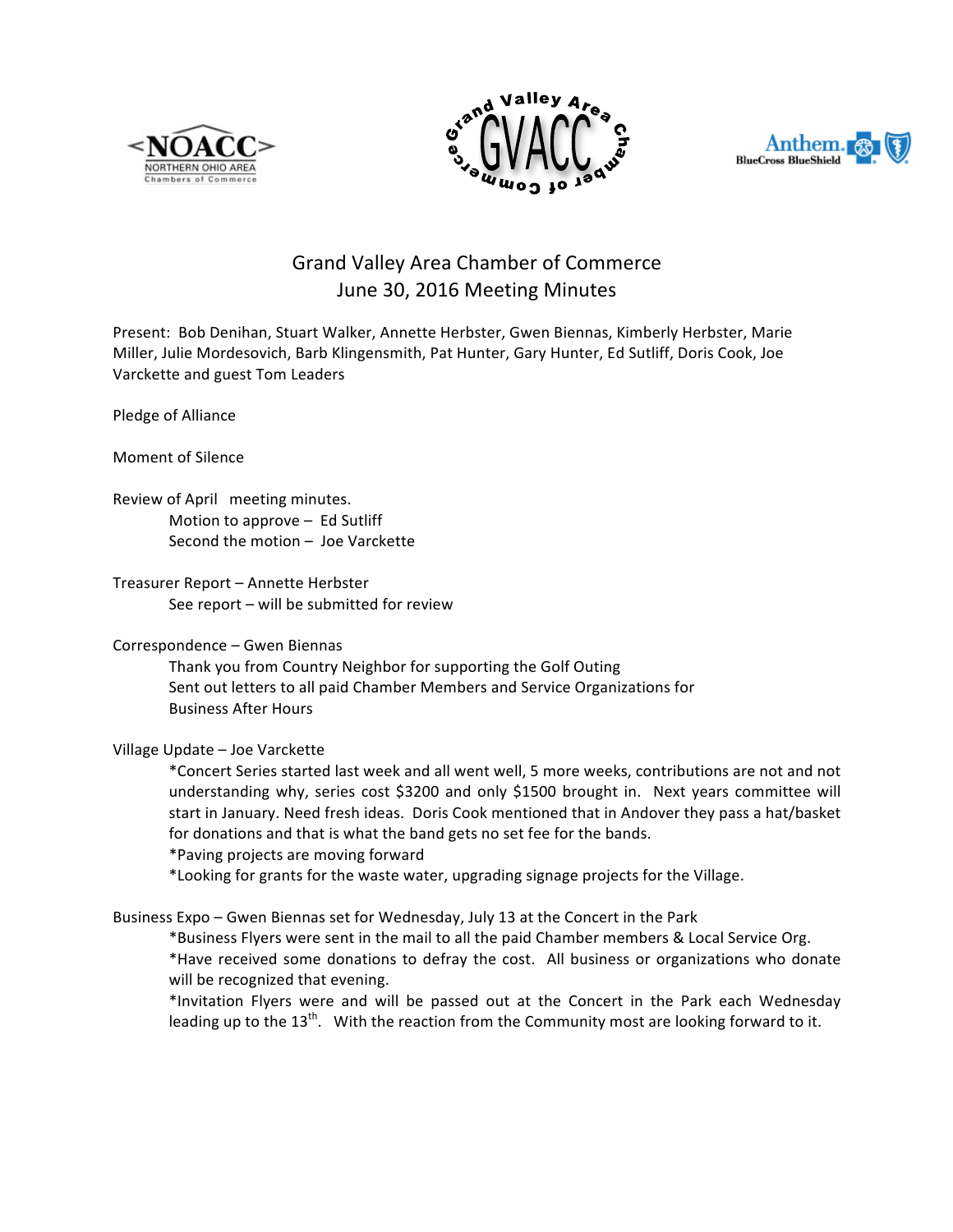Festival Update - Stuart Walker

\*We have a commitment from Nolan Ride Company to come to Orwell but we need to be flexible with the dates.

\*We are looking at a 4 day event - May 18-21

\*15% to 18% will come back to us in sales

\*25% will come back to us in concessions – they have the right to ask that what they bring no one else will be selling.

\*no minimum of people to attend

Motion to approve Festival with date change – Kimberly Herbster Second the  $motion - Gwen Biennas$ 

Ed Sutliff asked if we will be doing the Circus this year. Maybe 2017.

Orwell Fire Department Event September 10-11 is not a Chamber event and is not covered with our insurance. It will be covered with the Village insurance. Meeting this evening at 6:30 p.m. anyone who would like to help with this event.

### Website - Kimberly Herbster

\*Website up and running

\*3 clicks or less to get where you want to be with business/organizations.

\*Please contact Kimberly (info on webpage) if there is anything that needs changes.

## Chamber Community Sign – brought to the general membership

\*Sign to be used for paid Chamber members

\*Everything needs to be in writing and given to Barb Klingensmith at Country Neighbor.

\*Barb asked about if there additional information will need to make room and it will be first come first serve on space on sign

Discussion - All in Favor

## NOACC – Annette Herbster

\*talked to our NOACC Rep. Vickie Hawke they are still discussing Energy Advisors and attaining more information for clarification.

#### Business Round Table

\*Conversation Station – name your own price Yard Sale; generous donations and are not accepting any more at this time. Crew kids are working at the Concert Series for cleanup and selling popcorn etc...

\*Kimberly Herbster - New Moon Music - growing nicely, giving lessons.

\*Barb Klingensmith – very nice Golf Outing.

\*Marie Miller (Ruritans) – flower sale went well, not sure what they will do for the fall.

\*Tom Leaders (guest) - architect just opened a new firm – possible new member\

\*Julie Mordesovich – planning Chicken Dinner with Fire Department

\*Ed Sutliff - very very busy

\*Gwen Biennas – very busy June and a few events in July

\*Annette Herbster – very business with tax assessments, first year for Workmans Comp.